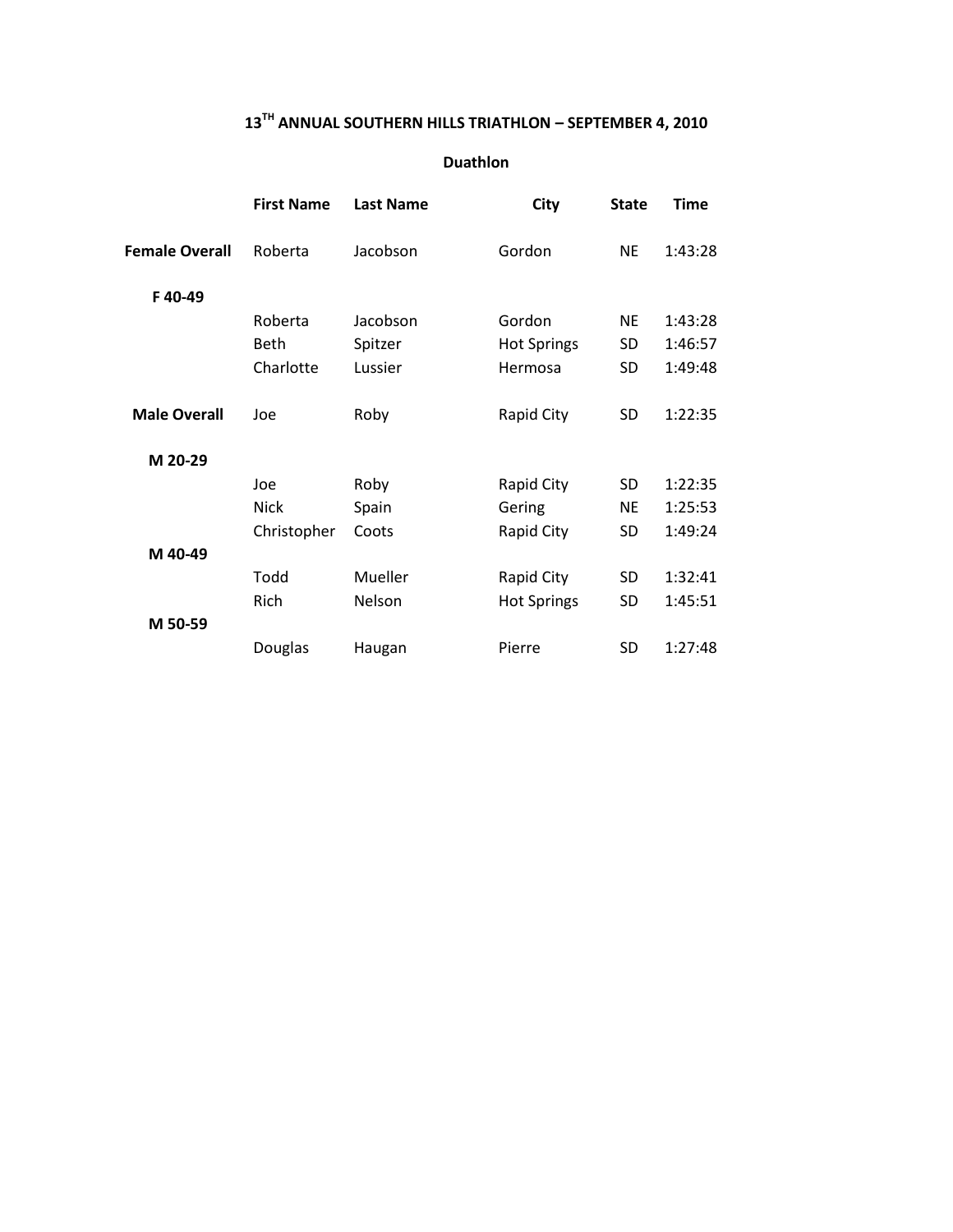# **Olympic Triathlon**

| <b>Female Overall</b><br>McMachen<br>Kara<br>Rapid City<br>SD<br>2:42:25<br>F 20-29<br>Danielle<br><b>Belle Fourche</b><br>McKenzie<br>SD<br>3:14:17<br>F 30-39<br>McMachen<br>Kara<br>Rapid City<br>SD<br>2:42:25<br>Christi<br>Haswell<br>Sheridan<br><b>WY</b><br>2:55:35<br>Sheridan<br>3:00:25<br>Courtney<br>Green<br><b>WY</b><br>Emily<br>Wheeler<br>Rapid City<br>SD<br>4:02:34<br>Nicole<br>Rapid City<br>Craig<br><b>SD</b><br>4:02:34<br>F40-49<br>Michelle<br>Sheridan<br>Meehan<br><b>WY</b><br>3:08:19<br><b>Male Overall</b><br>Doug<br>Morris<br>Geneva<br>IL<br>2:15:17 |
|-------------------------------------------------------------------------------------------------------------------------------------------------------------------------------------------------------------------------------------------------------------------------------------------------------------------------------------------------------------------------------------------------------------------------------------------------------------------------------------------------------------------------------------------------------------------------------------------|
|                                                                                                                                                                                                                                                                                                                                                                                                                                                                                                                                                                                           |
|                                                                                                                                                                                                                                                                                                                                                                                                                                                                                                                                                                                           |
|                                                                                                                                                                                                                                                                                                                                                                                                                                                                                                                                                                                           |
|                                                                                                                                                                                                                                                                                                                                                                                                                                                                                                                                                                                           |
|                                                                                                                                                                                                                                                                                                                                                                                                                                                                                                                                                                                           |
|                                                                                                                                                                                                                                                                                                                                                                                                                                                                                                                                                                                           |
|                                                                                                                                                                                                                                                                                                                                                                                                                                                                                                                                                                                           |
|                                                                                                                                                                                                                                                                                                                                                                                                                                                                                                                                                                                           |
|                                                                                                                                                                                                                                                                                                                                                                                                                                                                                                                                                                                           |
|                                                                                                                                                                                                                                                                                                                                                                                                                                                                                                                                                                                           |
|                                                                                                                                                                                                                                                                                                                                                                                                                                                                                                                                                                                           |
|                                                                                                                                                                                                                                                                                                                                                                                                                                                                                                                                                                                           |
|                                                                                                                                                                                                                                                                                                                                                                                                                                                                                                                                                                                           |
|                                                                                                                                                                                                                                                                                                                                                                                                                                                                                                                                                                                           |
|                                                                                                                                                                                                                                                                                                                                                                                                                                                                                                                                                                                           |
| M 20-29                                                                                                                                                                                                                                                                                                                                                                                                                                                                                                                                                                                   |
| Brown<br>Rapid City<br>SD<br>2:36:30<br>Cory                                                                                                                                                                                                                                                                                                                                                                                                                                                                                                                                              |
| Chris<br>Rapid City<br>Gausepohl<br><b>SD</b><br>2:51:45                                                                                                                                                                                                                                                                                                                                                                                                                                                                                                                                  |
| Spearfish<br>Jacob<br>Sands<br>SD<br>3:13:46                                                                                                                                                                                                                                                                                                                                                                                                                                                                                                                                              |
| <b>Sioux Falls</b><br>3:17:39<br>Ryan<br>LaFountaine<br><b>SD</b>                                                                                                                                                                                                                                                                                                                                                                                                                                                                                                                         |
| M 30-39                                                                                                                                                                                                                                                                                                                                                                                                                                                                                                                                                                                   |
| <b>Bismarck</b><br><b>ND</b><br>Jamie<br>Perry<br>2:24:43                                                                                                                                                                                                                                                                                                                                                                                                                                                                                                                                 |
| Flynn<br>Rapid City<br><b>SD</b><br>2:27:42<br>Leo                                                                                                                                                                                                                                                                                                                                                                                                                                                                                                                                        |
| Kris<br>Meredith<br>Rapid City<br>SD<br>2:28:06                                                                                                                                                                                                                                                                                                                                                                                                                                                                                                                                           |
| SD<br>Brendan<br>Murphy<br>Rapid City<br>2:37:11                                                                                                                                                                                                                                                                                                                                                                                                                                                                                                                                          |
| <b>Derek</b><br>Leivestad<br>Rapid City<br>SD<br>2:39:56                                                                                                                                                                                                                                                                                                                                                                                                                                                                                                                                  |
| Rehberg<br>Rapid City<br>George<br>SD<br>2:55:00                                                                                                                                                                                                                                                                                                                                                                                                                                                                                                                                          |
| Rhodes<br>Gable<br>Rapid City<br>SD<br>2:58:00                                                                                                                                                                                                                                                                                                                                                                                                                                                                                                                                            |
| Scott<br>Martley<br>Rapid City<br>SD<br>3:06:41                                                                                                                                                                                                                                                                                                                                                                                                                                                                                                                                           |
| <b>Black Hawk</b><br>Ryder<br>SD<br>Ryan<br>3:19:02                                                                                                                                                                                                                                                                                                                                                                                                                                                                                                                                       |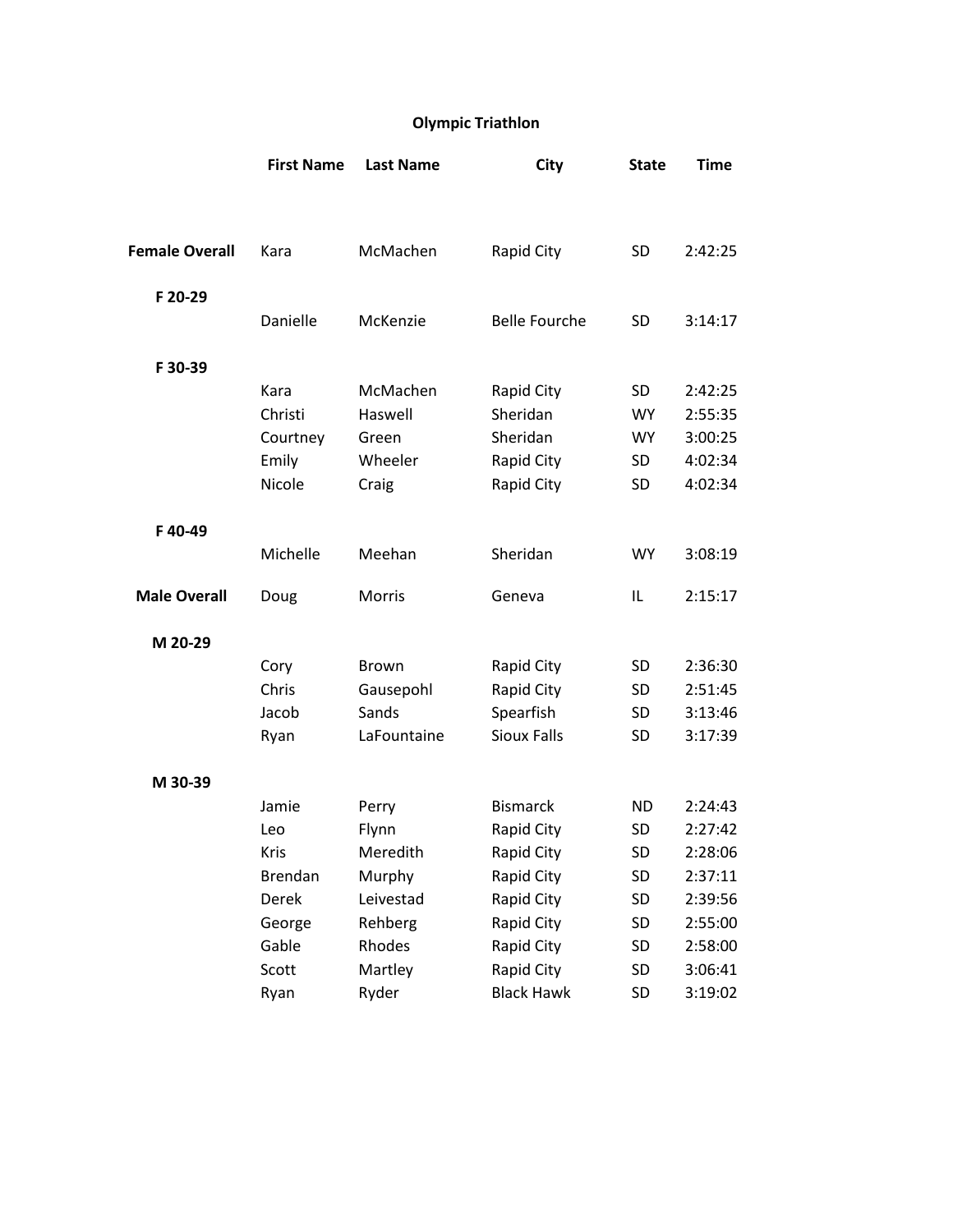## **M 40-49**

**M** 

|       | Greg          | Loos          | Rapid City        | <b>SD</b> | 2:19:15 |
|-------|---------------|---------------|-------------------|-----------|---------|
|       | Michael       | Loos          | Rapid City        | <b>SD</b> | 2:21:21 |
|       | Mike          | Welu          | <b>Hill City</b>  | <b>SD</b> | 2:25:07 |
|       | Todd          | Loftus        | Whitewood         | <b>SD</b> | 2:25:53 |
|       | Stan          | Torneten      | <b>Rapid City</b> | <b>SD</b> | 2:49:03 |
|       | <b>Thomas</b> | Habbe         | <b>Rapid City</b> | <b>SD</b> | 3:06:41 |
|       |               |               |                   |           |         |
| 50-59 |               |               |                   |           |         |
|       | Doug          | <b>Morris</b> | Geneva            | IL        | 2:15:17 |
|       | <b>Steve</b>  | Manlove       | Rapid City        | SD        | 2:56:29 |
|       | Roger         | Gallimore     | Piedmont          | SD        | 3:27:44 |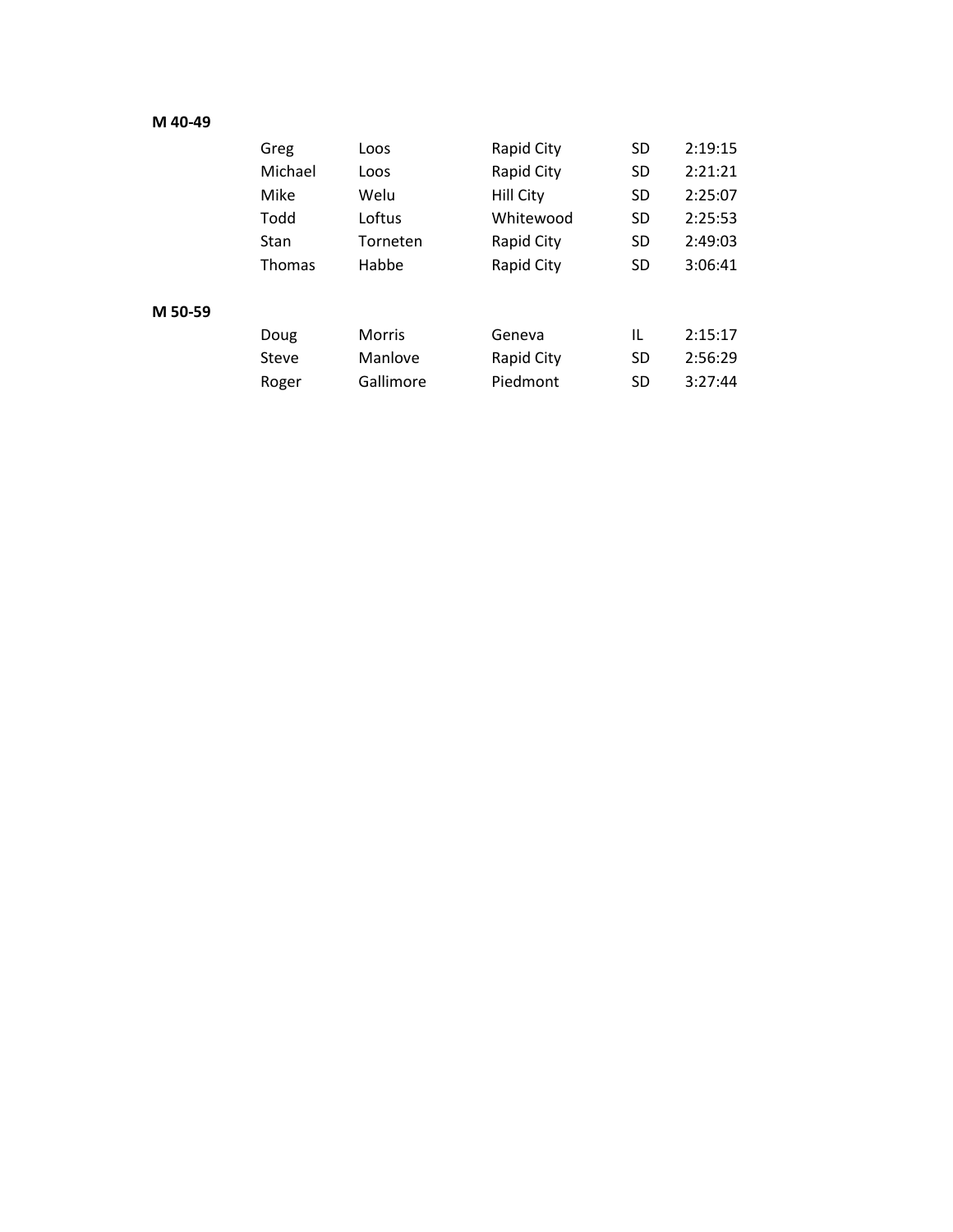# **Sprint Triathlon**

|                       | <b>First Name</b> | <b>Last Name</b> | City                | <b>State</b> | <b>Total</b> |
|-----------------------|-------------------|------------------|---------------------|--------------|--------------|
| <b>Female Overall</b> | Tamara            | Gorman           | Rapid City          | SD           | 1:13:58      |
| F < 20                |                   |                  |                     |              |              |
|                       | Tamara            | Gorman           | Rapid City          | SD           | 1:13:58      |
| F 20-29               |                   |                  |                     |              |              |
|                       | Katie             | Messer           | Rapid City          | <b>SD</b>    | 1:37:10      |
|                       | Tessa             | Haggerty         | Rapid City          | SD           | 1:45:43      |
|                       | Hailey            | Gunderson        | Aberdeen            | SD           | 1:46:41      |
|                       | Tera              | Loftus           | <b>Fort Collins</b> | CO           | 1:47:37      |
|                       | <b>Brooke</b>     | Herren           | Lusk                | <b>WY</b>    | 1:50:14      |
| F 30-39               |                   |                  |                     |              |              |
|                       | Jonette           | Murphy           | Rapid City          | <b>SD</b>    | 1:23:40      |
|                       | Mieke             | Meyer            | Spearfish           | <b>SD</b>    | 1:35:34      |
|                       | Stacey            | Nelson           | Rapid City          | SD           | 1:39:24      |
|                       | Fabiana           | Meredith         | Rapid City          | SD           | 1:44:22      |
|                       | Jennifer          | Ryder            | <b>Black Hawk</b>   | SD           | 1:47:54      |
|                       | Kara              | Flynn            | Rapid City          | SD           | 1:50:14      |
|                       | Ann               | Collier          | Nunning             | <b>NE</b>    | 2:11:07      |
|                       | Lorena            | Veal             | Story               | <b>WY</b>    | 2:13:36      |
| F40-49                |                   |                  |                     |              |              |
|                       | Kelly             | Hill             | Rapid City          | <b>SD</b>    | 1:32:13      |
|                       | Kristen           | Loftus           | Whitewood           | SD           | 1:34:33      |
| F 50-59               |                   |                  |                     |              |              |
|                       | <b>Barb</b>       | <b>Fetters</b>   | <b>Hot Springs</b>  | SD           | 1:41:14      |
|                       | Christi           | Hampton          | Upton               | <b>WY</b>    | 1:51:28      |
|                       | Darci             | MacManigal       | Rapid City          | <b>SD</b>    | 2:17:48      |
|                       |                   |                  |                     |              |              |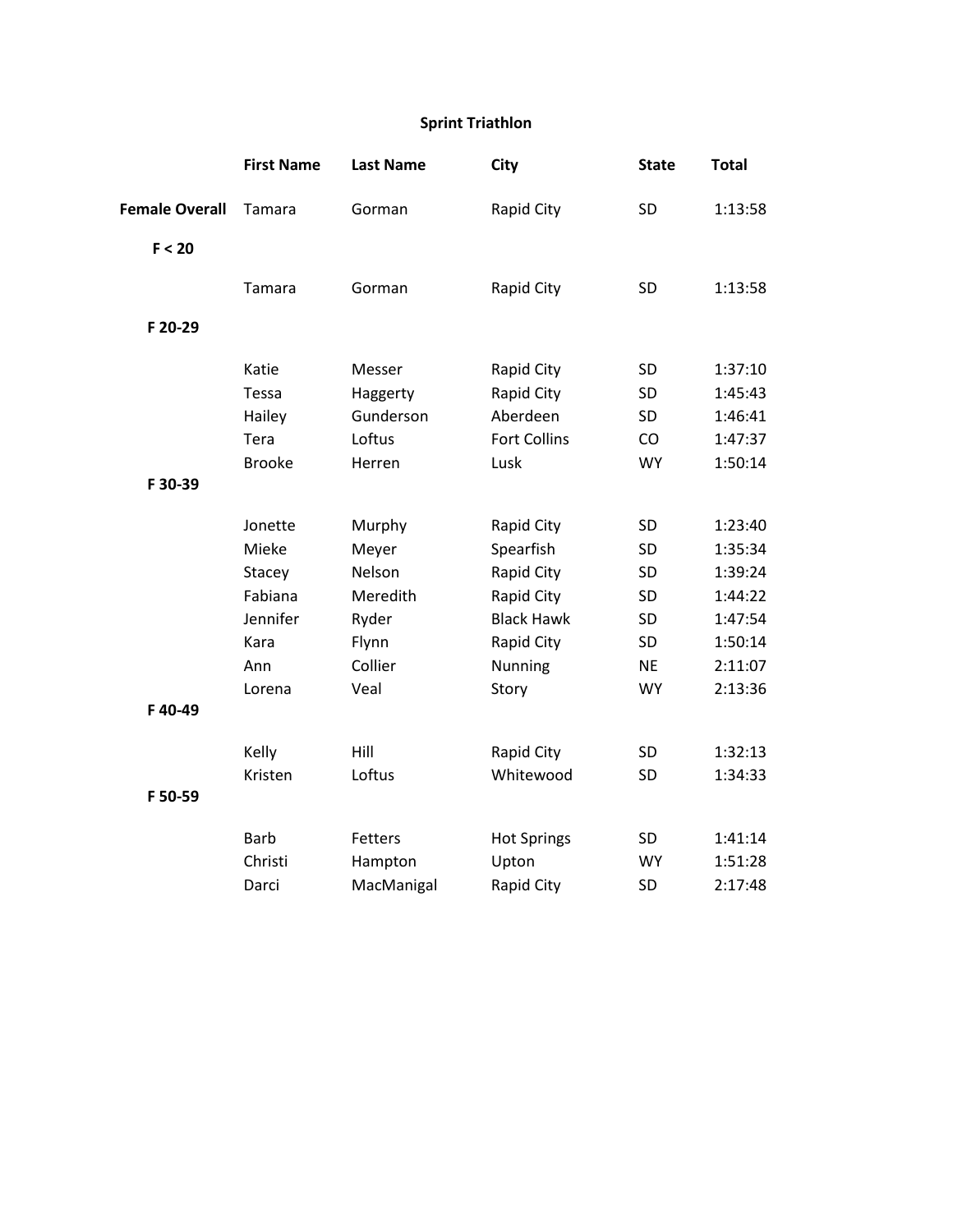| <b>Male Overall</b> | <b>Brian</b> | Gorman        | Rapid City         | SD        | 1:05:34 |
|---------------------|--------------|---------------|--------------------|-----------|---------|
| M < 20              |              |               |                    |           |         |
|                     | <b>Brian</b> | Gorman        | Rapid City         | SD        | 1:05:34 |
|                     | Ryan         | Smith         | Rapid City         | SD        | 1:30:47 |
| M 20-29             | Samuel       | Loftus        | Whitewood          | SD        | 1:32:33 |
|                     | Allan        | McCallum      | Rapid City         | SD        | 1:35:11 |
|                     | Robert       | Wagner        | Wright             | <b>WY</b> | 1:36:44 |
|                     | Jared        | Thompson      | <b>Black Hawk</b>  | SD        | 1:37:03 |
| M 30-39             |              |               |                    |           |         |
|                     | Joshua       | Paull         | Lead               | SD        | 1:20:53 |
|                     | Chad         | Schone        | <b>Black Hawk</b>  | SD        | 1:26:21 |
|                     | Dustin       | <b>Dierks</b> | <b>Sioux Falls</b> | SD        | 1:27:02 |
|                     | Kent         | Renaud        | Rapid City         | SD        | 1:31:46 |
|                     | Ben          | Watson        | Rapid City         | SD        | 1:33:21 |
| M 40-49             |              |               |                    |           |         |
|                     | John         | Hill          | Rapid City         | SD        | 1:22:14 |
|                     | Robert       | Gunderston    | Aberdeen           | SD        | 1:30:03 |
|                     | Tim          | Brumbaugh     | Rapic City         | SD        | 1:36:45 |
|                     | Cooper       | Garnos        | Presho             | SD        | 1:45:02 |
|                     | Rich         | Olstad        | <b>Hot Springs</b> | SD        | 1:47:52 |
| M 50-59             |              |               |                    |           |         |
|                     | Tom          | Golis         | <b>Hot Springs</b> | SD        | 1:26:47 |
| M 60-69             | Dan          | Rasby         | Rapid City         | SD        | 1:38:46 |
|                     | Dave         | Carpenter     | Rapid City         | SD        | 1:35:29 |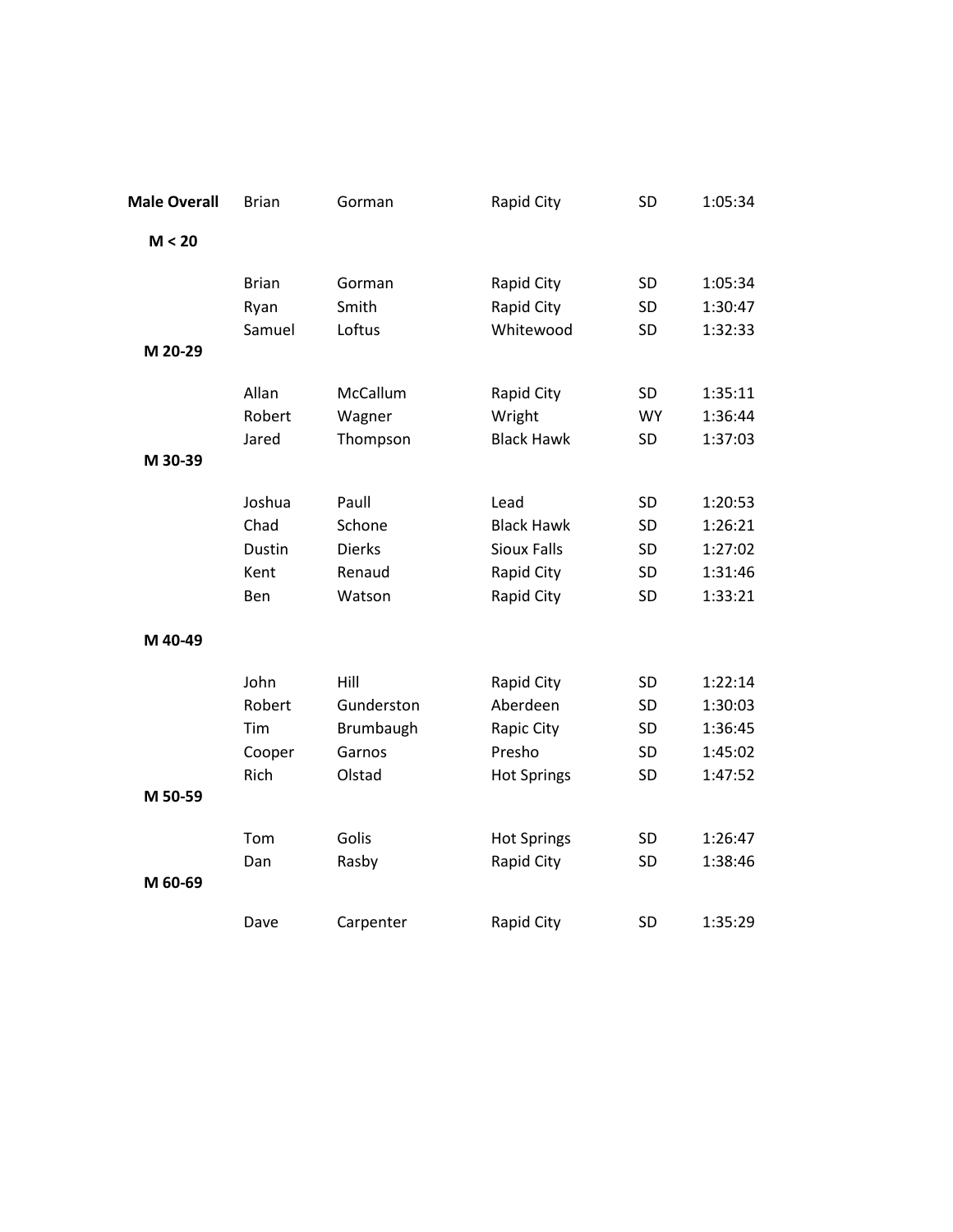## **Team Triathlon**

| <b>Team Event</b>   | <b>First Name</b> | <b>Last Name</b> | <b>City</b>        | <b>State</b> | <b>Total</b> |
|---------------------|-------------------|------------------|--------------------|--------------|--------------|
| Sprint-Women        |                   |                  |                    |              |              |
|                     | Patty             | Schuh            | <b>Hot Springs</b> | SD           | 1:49:59      |
|                     | Joyce             | Farrell          |                    |              |              |
|                     | Beth              | Schuh            |                    |              |              |
|                     | <b>Brenda</b>     | <b>Beliel</b>    | Gordon             | <b>NE</b>    | 2:16:20      |
|                     | Kris              | Ferguson         |                    |              |              |
|                     | <b>Beth</b>       | <b>Summers</b>   |                    |              |              |
| <b>Sprint -Open</b> |                   |                  |                    |              |              |
|                     | <b>Tracy</b>      | Zacher           | Rapid City         | SD           | 1:30:44      |
|                     | Kasey             | Abbott           |                    |              |              |
|                     | Alex              | Arobba           |                    |              |              |
|                     |                   |                  |                    |              |              |
|                     | Eric              | Johnson          | Spearfish          | SD           | 1:44:09      |
|                     | Shirley           | Adams            |                    |              |              |
|                     | Lorena            | Rhoden           |                    |              |              |
|                     | <b>Brock</b>      | Johnsen          | Rapid City         | SD           | 1:49:28      |
|                     | Roger             | Johnsen          |                    |              |              |
|                     | Roger             | Johnsen          |                    |              |              |
|                     |                   |                  |                    |              |              |